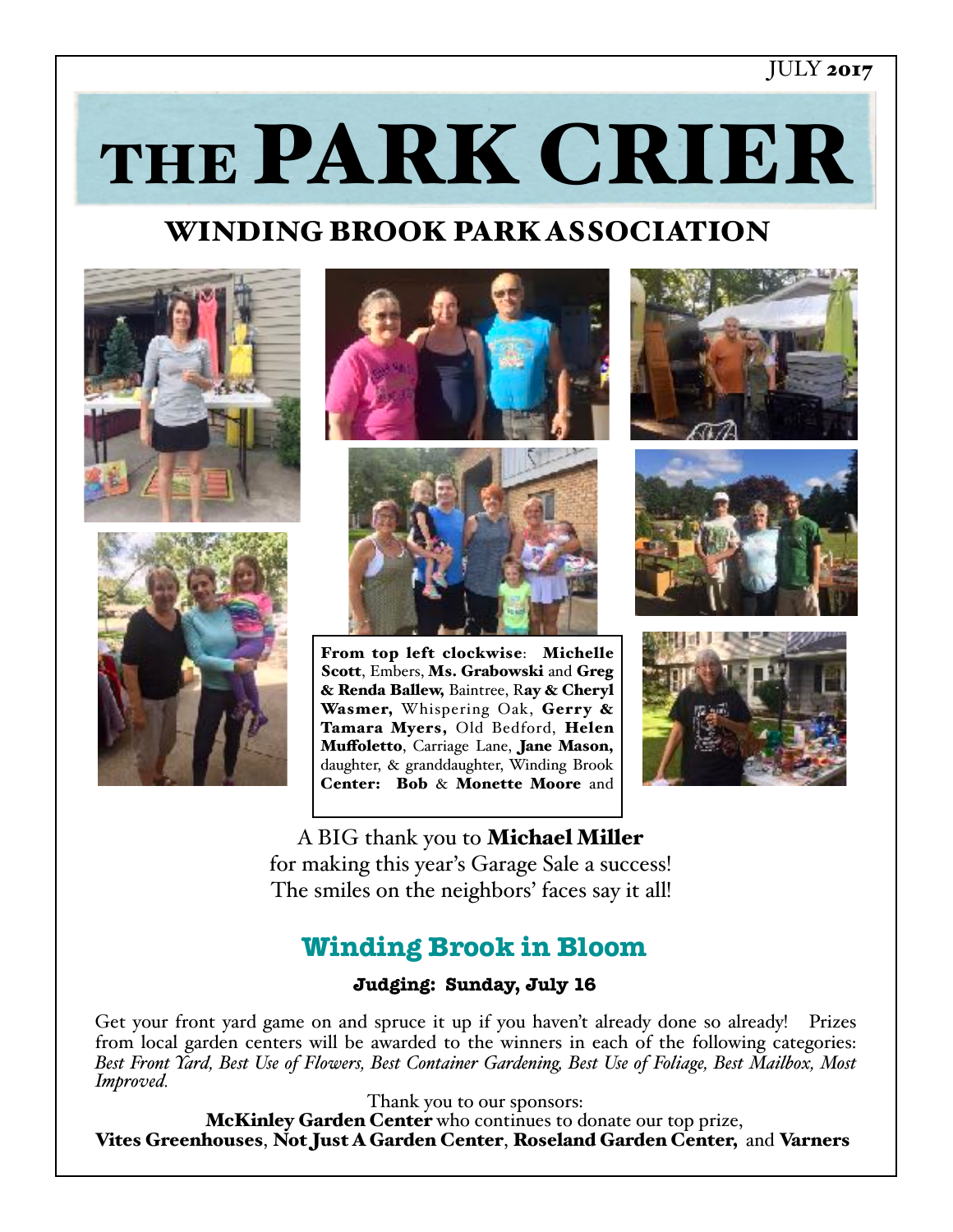### President's Column

My wife Melissa and I are not big Garage sale'ers (sp?), but we used our recent neighborhood sale as a good excuse to visit almost every sale in Winding Brook. It was great to meet so many of you, and to hear some short stories about your years in the neighborhood. Some of you have been here a long time, while others are fairly new. One thing we all seemed to share in common, is our love for Winding Brook and the kind people that live "next door." I have to admit that we did feel a little guilty that we have lived here for 11 years now and we just met some of you for the first time on Saturday. The saying is true: better late than never. I'll bet we're not alone, and that some of you may be like us and haven't met or visited with your neighbors in a while.

I know we're all "busy", but I would like to challenge all of us to take time out this Summer to say "hi" to a neighbor, especially if they are new to the neighborhood.

I love our neighborhood and feel blessed to be surrounded by so many good neighbors and families!

Wishing you all a happy Summer!

*Michael Miler*

### **Entrance Beautification** Project

The committee overseeing this important Winding Brook project continues to make progress on the design phase of our entrance project, but due to the amount of construction taking place in the region, getting quotes is taking longer than expected. Updates will be provided when possible. Stay tuned!

# Dues Update

Thanks to the following residents who are now current with their annual dues:

> Blasko Castaneda Ford Guenther Higginbotham, Josh Kirzeder Lowry McIntire Miller, R. Nelson Said Sammons Unwin

It is never too late to pay!

## **WBPA Board**

*Michael Miller, President Tammy Emery, Vice President Laurel Eslinger, Secretary Bill Bagatini, Treasurer*

**Mike Babcock—Sharon Burden—Brian Coffman— Cory Hankins—Josh Higginbotham—Scott Kashmarik—Kathy Smith**

**John Voor**

# Winding Brook Alert System

Have you signed up? Since its inception, alerts have gone out indicating burglaries in the neighborhood as well as lost pets. It is an expedient means of communication and sure beats a telephone tree! By text message:

text WBRESIDENT to 84483 to receive future text alerts. By email:

enter your email address at the following link:

[https://www.rainedout.net/](https://www.rainedout.net/team_page.php?a=a4a3c621564fe250c152) team\_page.php? [a=a4a3c621564fe250c152](https://www.rainedout.net/team_page.php?a=a4a3c621564fe250c152) After you enter your email address, agree to terms of service and then you are finished. Ignore the section that asks for a Private Key.

You will receive alerts by email after you are signed up.

If you feel something is worthy of sending out via the alert system, please contact any Board member who will determine if that is the appropriate way to get your message out to the residents.

**WBPA Board Meeting** 

September 20, 2017 6:30pm Location: **TRA** All residents are invited and encouraged to attend!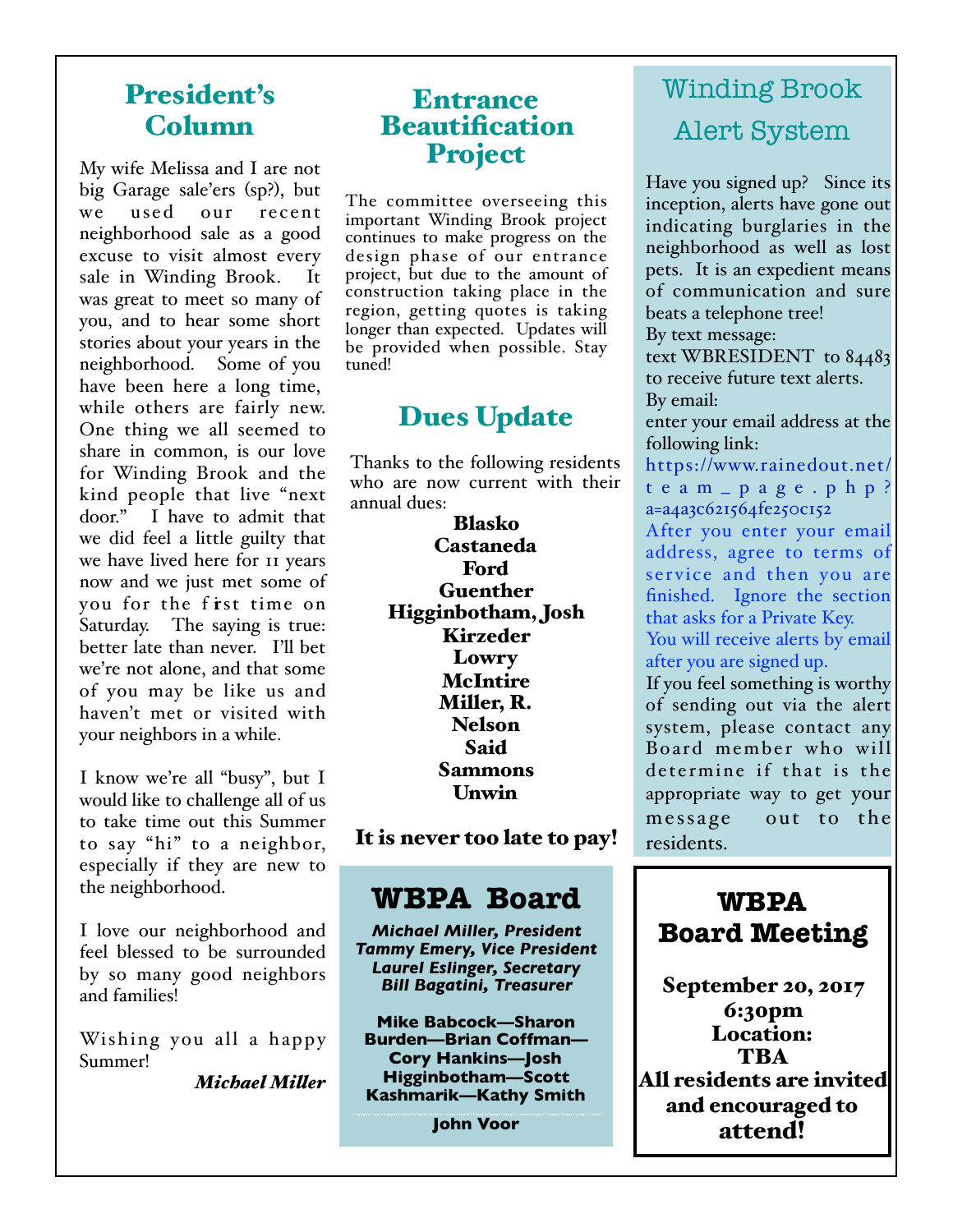### **On-Line Directory**

Please think about updating your information on-line by logging into the Winding Brook website:

([windingbrookpark.com](http://windingbrookpark.com))

and editing your directory information. This is a multi-step process but if you follow the instructions, you will be there before you know it.

Create your own password to log onto the site. Visit the homeowners log-in page which can be found at the very bottom of the Home page of our website.

- 1. Click on the Forgot your Password? link.
- 2. Enter your email address.
- 3. Click the box next to "I am not a robot'.
- 4. An email will be sent to you. Click on the link in the email and a page with the verification code already filled in will be displayed. If you cannot click on the link, you can either copy/paste the link into your browser, or copy/ paste the verification code in the page that displays.
- 5. Enter the username (from the list provided) and click on the Submit button.
- 6. Enter and confirm your password in the files on the next page. The password must be a minimum of 8 characters including at least two digits, lower and upper case, and one symbol.
- 7. You can then log into the site using your username (not email address) and the password you just created on the next page.
- 8. One you are logged in, you will see a menu on the right where you can change your password or email (the username cannot be changed by you) view your own directory listing or view and search the full directory.

Please know that once you find a listing, in order to view email addresses and telephone numbers, you must click on the name.

FOR THOSE OF YOU THAT DON'T HAVE EMAIL ACCESS, PLEASE CALL A BOARD MEMBER WITH THAT INFORMATION.

# **AROUND THE PARK**

#### Welcome

New residents at 15669 Luninaire Court are Matt and Lauren Gillot who with their son and dog just moved in. Son #2 is due in September! Matt recently accepted a radiology position with St. Joseph Medical Center and Lauren is a stayat-home mom. They both love golf and are happy to be here and to meet the neighbors.

Returning to South Bend/ Mishawaka after many years in Florida and Ohio, 33 to be exact, is Jack Rasmussen. He grew up here and for those of you who have been here for many years will remember his family's downtown South Bend business, Rasmussen's Men's Store which closed in 1982. Jack's mother is in town so this move helps him and his wife Susan be in closer proximity to her. They recently bought the house at 15585 Hearthstone Drive and are getting settled. Jack is retired now and in a past life worked for Benjamin Moore

#### Condolences

Our sincerest sympathy is extended to **David** and Deborah Kriegel, 53716 **Merrifield,** who recently lost their son, Adam, from complications from an injury sustained while in the Navy. Adam was a 2001 graduate of Penn High School. In 2006, he enlisted in the U.S. Navy. He held top secret SBI clearances. Adam served with Strike Fighter Squadron 106 (VFA-106) and aboard the USS Tortuga in Japan. Adam was honorably discharged in 2015 because of 100 percent disability due to his injuries. While growing up, Adam earned his Eagle Scout rank. He was active with his son in Scouting in Texas where he was residing. Adam married Shannon Lipka in 2006 and he is also survived by the light of his life, his son, Aiden. 'His joy of life and infectious smile would light up a room'.

Memorial donations for Adam's son Aiden's education may be made at any Notre Dame Credit Union branch under Adam Kriegel/Aiden

### Reminder: Scoop the Poop!

- 1. When walking your pets, please clean up after them.
- 2. Monitor your pets and keep them on a leash. It has been reported that stray pets left unwanted 'gifts' in neighbors' yards.
- 3. We all love our pets—let's keep them safe and the neighborhood pristine.